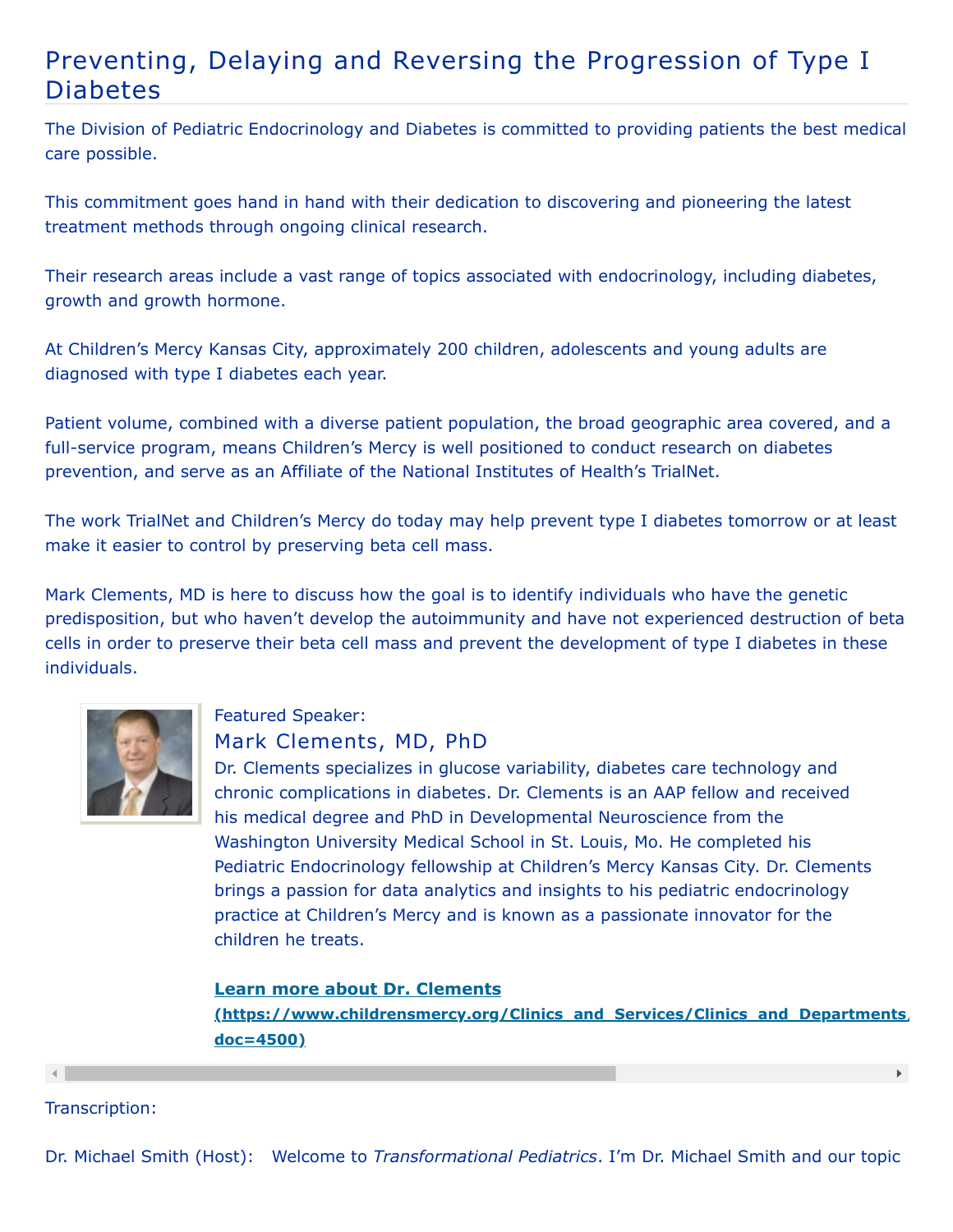is "Preventing, Delaying and Reversing the Progression of Type 1 Diabetes." My guest is Dr. Mark Clements. Dr. Clements is an Endocrinologist and Associate Professor of Pediatrics at the University Of Missouri Kansas City School of Medicine. Dr. Clements specializes in glucose variability, diabetes care technology and chronic complications in diabetes. Dr. Clements, welcome to the show.

Dr. Mark Clements (Guest): Thank you. Thank you very much. Glad to be here.

Dr. Smith: Thank you for coming on. At Children's Mercy, approximately how many kids, adolescents and young adults are diagnosed with Type 1 diabetes each year?

Dr. Clements: We diagnose approximately 220-260 children in adolescents per year with Type 1 diabetes in the Kansas City area and across the states of Kansas and Missouri and our Children's Mercy Wichita site, which is also part of our diabetes center, diagnoses approximately an additional 50 per year at this time. So, we are diagnosing about 300-330 cases a year.

Dr. Smith: Wow. Okay. So, since you are seeing so many cases, Children's Mercy sounds like a great place to conduct diabetes research. What are some of the other things that Children's Mercy offers that makes it such a great place for research?

Dr. Clements: Sure. There are several characteristics of Children's Mercy as an institution and of our diabetes center that make this a fantastic place in which to conduct diabetes research. Number one is that we have an incredibly engaged and large population of kids and families who have Type 1 diabetes. We see approximately 2,000 children with Type 1 diabetes in our center right now, an additional 300 children and adolescents with Type 2 diabetes. We have a very large department with 19 physicians, a number of nurse practitioners, about 16 diabetes educators now and it really allows us to think about how we deliver care and to think about how to innovate in the way we deliver care. So, that's number one. Number two is that we're very interested in studying health outcomes in Type 1 diabetes. Children's Mercy actually has approximately 27 years of experience with electronic health records in one form or another. That has really been beneficial to our research to understand how risks for the complications for diabetes have changed over time. We can actually follow a patient from diagnosis forward until they graduate our clinic into adult care or until they develop any one of a number of complications of the disease. So, that's number two. Number three is really that Children's Mercy has an incredibly strong clinical pharmacology program. It has an incredibly strong clinical investigator program. I've been through FDA investigator training. I've been through training as a clinical trialist through the Association of Clinical Research Professionals and a number of my colleagues in the Diabetes Center have as well. So, I think that positions us well to do what I consider to be research of a meeting a really high standard.

Dr. Smith: Tell us about TrialNet and I think the full URL is diabetestrialnet.org and what you've accomplished with them.

Dr. Clements: Absolutely. So, under the leadership of Dr. Wayne Moore at our site, Children's Mercy has been a participant in TrialNet for a number of years. We have been what's been called an affiliate site of the network so there are dozens and dozens of sites across the country. I don't recall whether it has surpassed 200 but there are quite a few sites around the country and there are small contingents of sites who are funded by the National Institutes of Health to lead the network nationally. Currently, I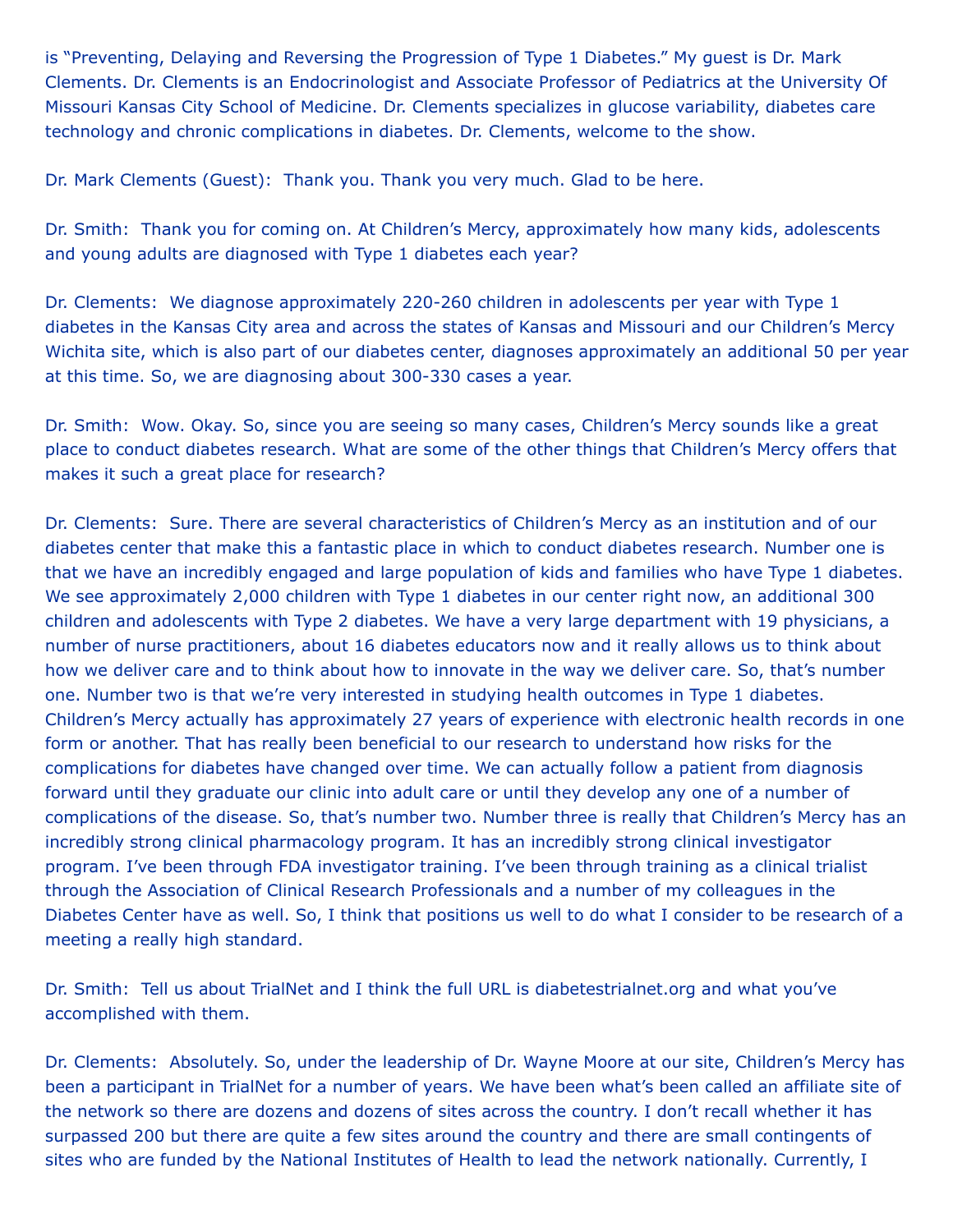believe there are approximately 18 sites and I'm pleased to report that in June of this year Children's Mercy became one of the leading sites in the nation. So, we are now at the leadership table for TrialNet whose mission is really to identify family members of patients with Type 1 diabetes who are themselves at risk for getting the disease. Then, once we identify those family members who have a positive risk for getting Type 1 diabetes, to invite them to participate in clinical trials designed to prevent, delay or alter the course of the disease.

Dr. Smith: So, I actually went on diabetestrialnet.org. I just pulled it up and there's a nice spot for study participants where you can join a trial but then there's a spot for healthcare professionals where you can refer a patient, learn about different trials that are going on. Let's move the conversation over to something that, as a general physician, Dr. Clements, when I read this or I see this, it makes me ask the question, "How?" and that is the prevention. When I think of Type 1 diabetes, I am thinking insulin dependent diabetes. I'm thinking genetic factors. I know there are some viral theories out there but how do we actually prevent Type 1?

Dr. Clements: Sure. So, as you alluded to, Type 1 diabetes is a problem of the immune system. The immune system goes on the attack against the cells in the pancreas that make insulin which, of course, is needed to control blood glucose levels. Insulin helps move glucose from the blood into the cells to use as energy. Without insulin, blood glucose levels rise very high and that becomes a problem because it can affect the health of your heart and blood vessels and a number of your organs. The prevention strategy for Type 1 diabetes in TrialNet is simple. Let's take the best information we have available from a number of autoimmune diseases. Again, those are the diseases in which the immune system goes on the attack against some organ or tissue in the body; and let's find the immune modulating medication. So, medications that modify the way the immune system is functioning and let's give them to people who don't have diabetes yet who are healthy but who we know, based on biomarkers that we can measure in the blood, are at high risk for developing the disease in the next five years. So, a number of those immune modulating drugs have been used in diseases like rheumatoid arthritis, psoriasis, inflammatory bowel disease and have shown success. So, it makes sense to think that you might be able to transfer that to other autoimmune diseases like Type 1 diabetes.

Dr. Smith: So, it's interesting when you talk about immune modulators and you think about, for instance, we have some of the biologics out there and many of these are inhibiting TNF alpha, for instance. How is an immune modulator different than that though? Obviously, it's not just pure inhibition of TNF alpha. There must be some other balancing act going on with some of these drugs.

Dr. Clements: Right.

Dr. Smith: How does that actually work?

Dr. Clements: There are multiple arms to the immune system so it can accomplish its function and the arm or activity of the immune system that's really essential to the prevention of Type 1 diabetes is the interaction between the antigen presenting cell or the dendritic cell and the T cell. So, when antigen presenting cells present what we call "antigens," which are usually bits of protein or molecules, from the pancreas to a T cell, then that T cell, if it is of the right flavor, can then react. Once it reacts, it can activate and sort of build a small army of T cells that can then cause tissue damage and inflammation in the area of the pancreas that's producing insulin. What is central to the prevention of Type 1 diabetes is